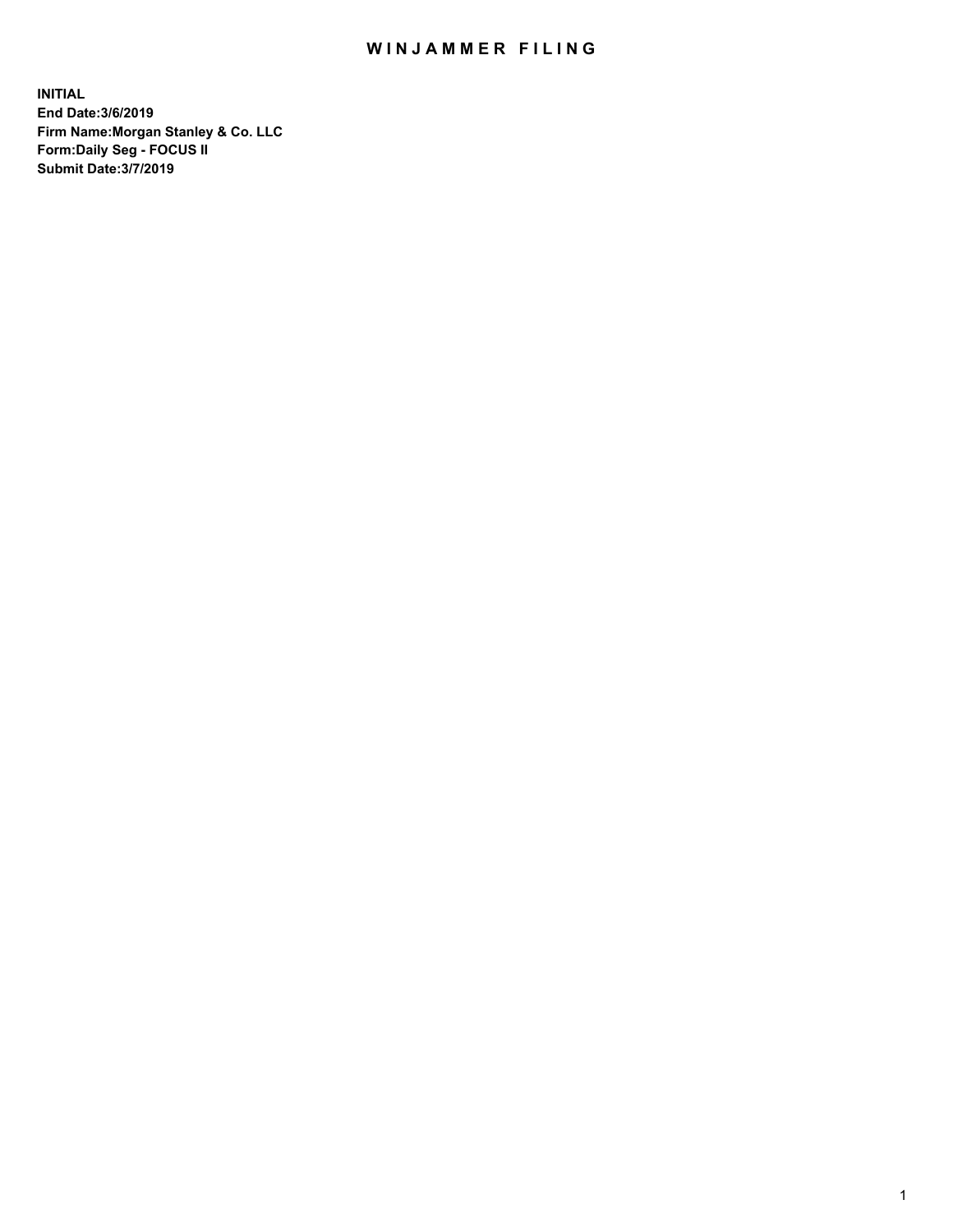**INITIAL End Date:3/6/2019 Firm Name:Morgan Stanley & Co. LLC Form:Daily Seg - FOCUS II Submit Date:3/7/2019 Daily Segregation - Cover Page**

| Name of Company                                                                                                                                                                                                                                                                                                                | Morgan Stanley & Co. LLC                        |
|--------------------------------------------------------------------------------------------------------------------------------------------------------------------------------------------------------------------------------------------------------------------------------------------------------------------------------|-------------------------------------------------|
| <b>Contact Name</b>                                                                                                                                                                                                                                                                                                            | <b>Ikram Shah</b>                               |
| <b>Contact Phone Number</b>                                                                                                                                                                                                                                                                                                    | 212-276-0963                                    |
| <b>Contact Email Address</b>                                                                                                                                                                                                                                                                                                   | Ikram.shah@morganstanley.com                    |
| FCM's Customer Segregated Funds Residual Interest Target (choose one):<br>a. Minimum dollar amount: ; or<br>b. Minimum percentage of customer segregated funds required:% ; or<br>c. Dollar amount range between: and; or<br>d. Percentage range of customer segregated funds required between:% and%.                         | 235,000,000<br><u>0</u><br><u>00</u><br>00      |
| FCM's Customer Secured Amount Funds Residual Interest Target (choose one):<br>a. Minimum dollar amount: ; or<br>b. Minimum percentage of customer secured funds required:% ; or<br>c. Dollar amount range between: and; or<br>d. Percentage range of customer secured funds required between: % and %.                         | 140,000,000<br><u>0</u><br>0 <sub>0</sub><br>00 |
| FCM's Cleared Swaps Customer Collateral Residual Interest Target (choose one):<br>a. Minimum dollar amount: ; or<br>b. Minimum percentage of cleared swaps customer collateral required:% ; or<br>c. Dollar amount range between: and; or<br>d. Percentage range of cleared swaps customer collateral required between:% and%. | 92,000,000<br><u>0</u><br>0 Q<br>0 <sub>0</sub> |

Attach supporting documents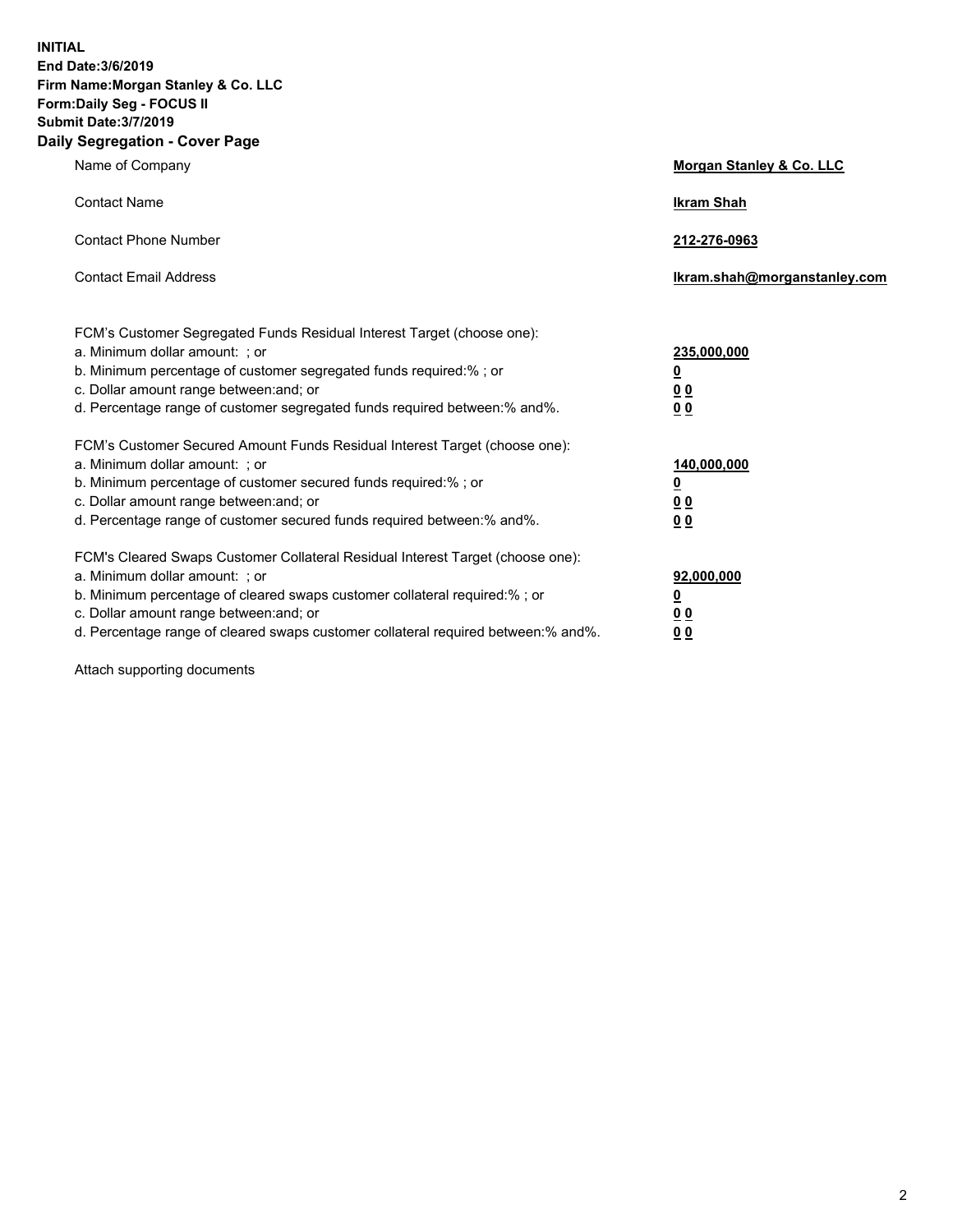## **INITIAL End Date:3/6/2019 Firm Name:Morgan Stanley & Co. LLC Form:Daily Seg - FOCUS II Submit Date:3/7/2019 Daily Segregation - Secured Amounts** Foreign Futures and Foreign Options Secured Amounts Amount required to be set aside pursuant to law, rule or regulation of a foreign government or a rule of a self-regulatory organization authorized thereunder **0** [7305] 1. Net ledger balance - Foreign Futures and Foreign Option Trading - All Customers A. Cash **2,523,682,215** [7315] B. Securities (at market) **2,076,016,931** [7317] 2. Net unrealized profit (loss) in open futures contracts traded on a foreign board of trade **623,660,746** [7325] 3. Exchange traded options a. Market value of open option contracts purchased on a foreign board of trade **6,982,614** [7335] b. Market value of open contracts granted (sold) on a foreign board of trade **-10,030,144** [7337] 4. Net equity (deficit) (add lines 1. 2. and 3.) **5,220,312,362** [7345] 5. Account liquidating to a deficit and account with a debit balances - gross amount **18,042,590** [7351] Less: amount offset by customer owned securities **-17,484,943** [7352] **557,647** [7354] 6. Amount required to be set aside as the secured amount - Net Liquidating Equity Method (add lines 4 and 5) **5,220,870,009** [7355] 7. Greater of amount required to be set aside pursuant to foreign jurisdiction (above) or line 6. **5,220,870,009** [7360] FUNDS DEPOSITED IN SEPARATE REGULATION 30.7 ACCOUNTS 1. Cash in banks A. Banks located in the United States **173,132,815** [7500] B. Other banks qualified under Regulation 30.7 **1,083,387,787** [7520] **1,256,520,602** [7530] 2. Securities A. In safekeeping with banks located in the United States **224,218,618** [7540] B. In safekeeping with other banks qualified under Regulation 30.7 **0** [7560] **224,218,618** [7570] 3. Equities with registered futures commission merchants A. Cash **6,576,429** [7580] B. Securities **0** [7590] C. Unrealized gain (loss) on open futures contracts **773,343** [7600] D. Value of long option contracts **0** [7610] E. Value of short option contracts **0** [7615] **7,349,772** [7620] 4. Amounts held by clearing organizations of foreign boards of trade A. Cash **0** [7640] B. Securities **0** [7650] C. Amount due to (from) clearing organization - daily variation **0** [7660] D. Value of long option contracts **0** [7670] E. Value of short option contracts **0** [7675] **0** [7680] 5. Amounts held by members of foreign boards of trade A. Cash **1,452,083,372** [7700] B. Securities **1,851,798,313** [7710] C. Unrealized gain (loss) on open futures contracts **622,887,403** [7720] D. Value of long option contracts **6,982,614** [7730] E. Value of short option contracts **-10,030,144** [7735] **3,923,721,558** [7740] 6. Amounts with other depositories designated by a foreign board of trade **0** [7760] 7. Segregated funds on hand **0** [7765] 8. Total funds in separate section 30.7 accounts **5,411,810,550** [7770] 9. Excess (deficiency) Set Aside for Secured Amount (subtract line 7 Secured Statement Page 1 from Line 8) **190,940,541** [7380] 10. Management Target Amount for Excess funds in separate section 30.7 accounts **140,000,000** [7780]

11. Excess (deficiency) funds in separate 30.7 accounts over (under) Management Target **50,940,541** [7785]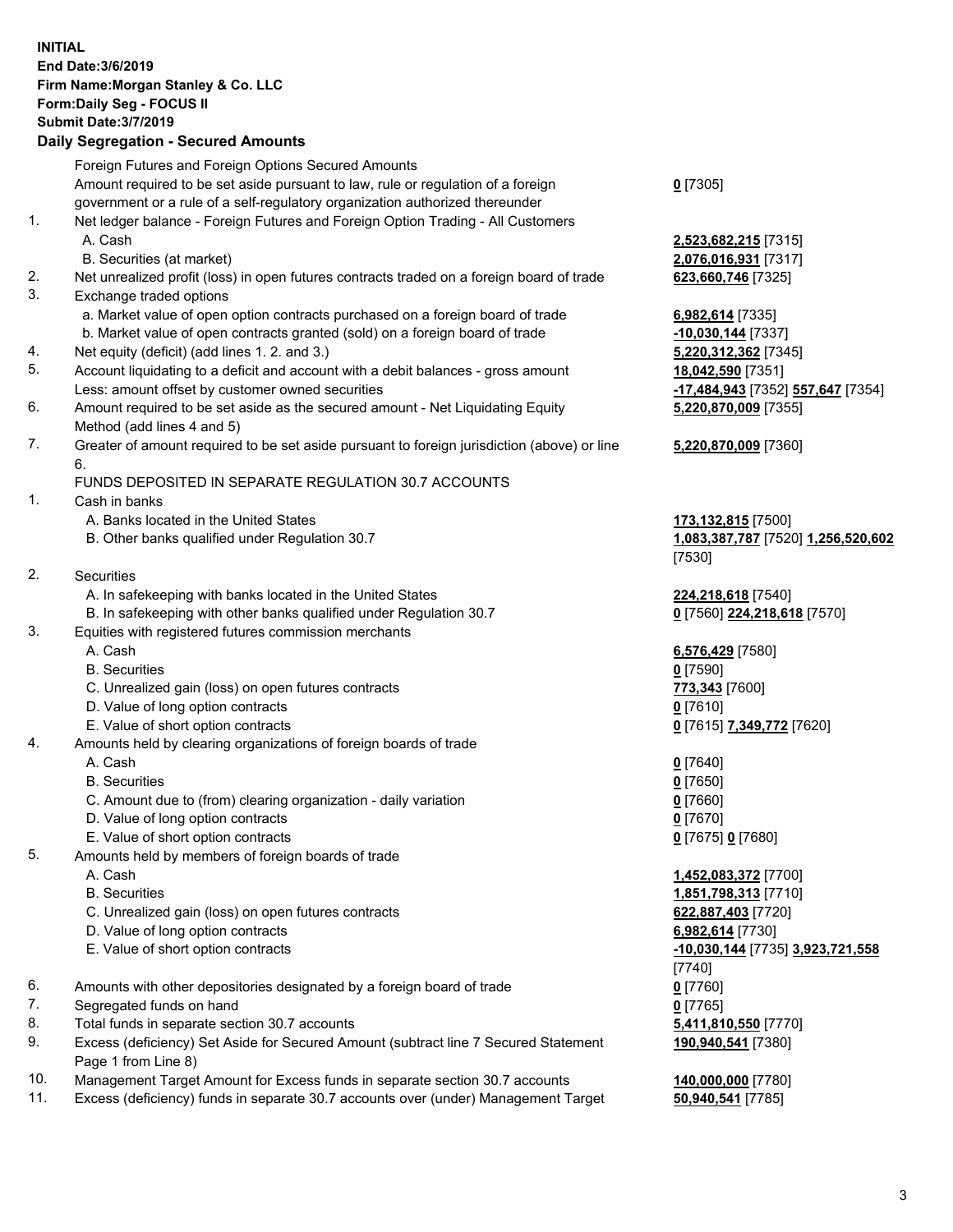**INITIAL End Date:3/6/2019 Firm Name:Morgan Stanley & Co. LLC Form:Daily Seg - FOCUS II Submit Date:3/7/2019 Daily Segregation - Segregation Statement** SEGREGATION REQUIREMENTS(Section 4d(2) of the CEAct) 1. Net ledger balance A. Cash **8,724,639,421** [7010] B. Securities (at market) **6,408,066,299** [7020] 2. Net unrealized profit (loss) in open futures contracts traded on a contract market **1,294,517,470** [7030] 3. Exchange traded options A. Add market value of open option contracts purchased on a contract market **236,746,948** [7032] B. Deduct market value of open option contracts granted (sold) on a contract market **-238,773,270** [7033] 4. Net equity (deficit) (add lines 1, 2 and 3) **16,425,196,868** [7040] 5. Accounts liquidating to a deficit and accounts with debit balances - gross amount **378,773,505** [7045] Less: amount offset by customer securities **-377,740,772** [7047] **1,032,733** [7050] 6. Amount required to be segregated (add lines 4 and 5) **16,426,229,601** [7060] FUNDS IN SEGREGATED ACCOUNTS 7. Deposited in segregated funds bank accounts A. Cash **4,242,841,436** [7070] B. Securities representing investments of customers' funds (at market) **0** [7080] C. Securities held for particular customers or option customers in lieu of cash (at market) **587,842,424** [7090] 8. Margins on deposit with derivatives clearing organizations of contract markets A. Cash **6,116,520,158** [7100] B. Securities representing investments of customers' funds (at market) **0** [7110] C. Securities held for particular customers or option customers in lieu of cash (at market) **5,820,223,875** [7120] 9. Net settlement from (to) derivatives clearing organizations of contract markets **-58,587,657** [7130] 10. Exchange traded options A. Value of open long option contracts **236,746,948** [7132] B. Value of open short option contracts **-238,773,270** [7133] 11. Net equities with other FCMs A. Net liquidating equity **9,871,996** [7140] B. Securities representing investments of customers' funds (at market) **0** [7160] C. Securities held for particular customers or option customers in lieu of cash (at market) **0** [7170] 12. Segregated funds on hand **0** [7150] 13. Total amount in segregation (add lines 7 through 12) **16,716,685,910** [7180] 14. Excess (deficiency) funds in segregation (subtract line 6 from line 13) **290,456,309** [7190]

- 15. Management Target Amount for Excess funds in segregation **235,000,000** [7194]
- 16. Excess (deficiency) funds in segregation over (under) Management Target Amount Excess

**55,456,309** [7198]